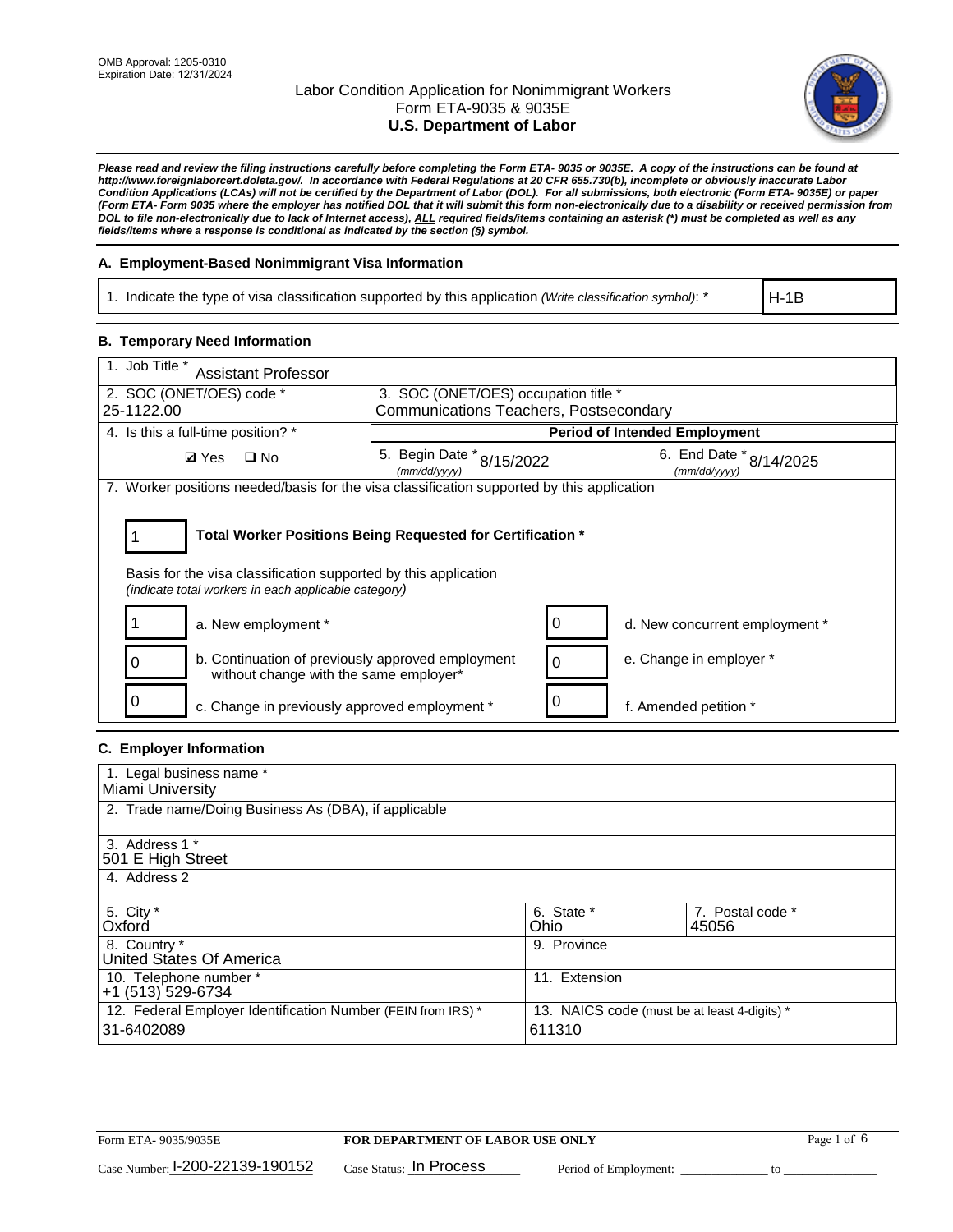

## **D. Employer Point of Contact Information**

**Important Note**: The information contained in this Section must be that of an employee of the employer who is authorized to act on behalf of the employer in labor certification matters. The information in this Section must be different from the agent or attorney information listed in Section E, unless the attorney is an employee of the employer.

| 1. Contact's last (family) name *                       | 2. First (given) name * |                     | 3. Middle name(s)         |
|---------------------------------------------------------|-------------------------|---------------------|---------------------------|
| Smart                                                   | Aimee                   |                     | M                         |
| 4. Contact's job title *<br>Paralegal                   |                         |                     |                           |
| 5. Address 1 *<br>Miami University                      |                         |                     |                           |
| 6. Address 2<br>501 E High Street, 205 B Roudebush Hall |                         |                     |                           |
| 7. City *<br>Oxford                                     |                         | 8. State *<br>Ohio  | 9. Postal code *<br>45056 |
| 10. Country *<br>United States Of America               |                         | 11. Province        |                           |
| 12. Telephone number *                                  | Extension<br>13.        | 14. E-Mail address  |                           |
| +1 (513) 529-6734                                       |                         | smarta2@miamioh.edu |                           |

## **E. Attorney or Agent Information (If applicable)**

**Important Note**: The employer authorizes the attorney or agent identified in this section to act on its behalf in connection with the filing of this application.

| 1. Is the employer represented by an attorney or agent in the filing of this application? *<br>If "Yes," complete the remainder of Section E below. |                                                                                             |                    |                                                      |       | <b>Ø</b> Yes      | $\Box$ No |
|-----------------------------------------------------------------------------------------------------------------------------------------------------|---------------------------------------------------------------------------------------------|--------------------|------------------------------------------------------|-------|-------------------|-----------|
| 3. First (given) name §<br>2. Attorney or Agent's last (family) name §                                                                              |                                                                                             |                    |                                                      |       | 4. Middle name(s) |           |
| Woodard                                                                                                                                             | John                                                                                        |                    |                                                      |       |                   |           |
| 5. Address 1 §<br>501 E High Street                                                                                                                 |                                                                                             |                    |                                                      |       |                   |           |
| 6. Address 2                                                                                                                                        |                                                                                             |                    |                                                      |       |                   |           |
| 7. City §<br>Oxford                                                                                                                                 |                                                                                             | 8. State §<br>Ohio |                                                      | 45056 | 9. Postal code §  |           |
| 10. Country §<br>United States Of America                                                                                                           |                                                                                             | 11. Province       |                                                      |       |                   |           |
| 12. Telephone number §                                                                                                                              | 13. Extension                                                                               |                    | 14. E-Mail address                                   |       |                   |           |
| +1 (513) 529-6734                                                                                                                                   |                                                                                             |                    | woodarje@miamioh.edu                                 |       |                   |           |
| 15. Law firm/Business name §                                                                                                                        |                                                                                             |                    | 16. Law firm/Business FEIN §                         |       |                   |           |
| Miami University/Office of General Counsel                                                                                                          |                                                                                             |                    | 31-6402089                                           |       |                   |           |
| 17. State Bar number (only if attorney) §                                                                                                           |                                                                                             |                    | 18. State of highest court where attorney is in good |       |                   |           |
| 0085959                                                                                                                                             |                                                                                             | Ohio               | standing (only if attorney) §                        |       |                   |           |
|                                                                                                                                                     | 19. Name of the highest State court where attorney is in good standing (only if attorney) § |                    |                                                      |       |                   |           |
| Supreme Court of Ohio                                                                                                                               |                                                                                             |                    |                                                      |       |                   |           |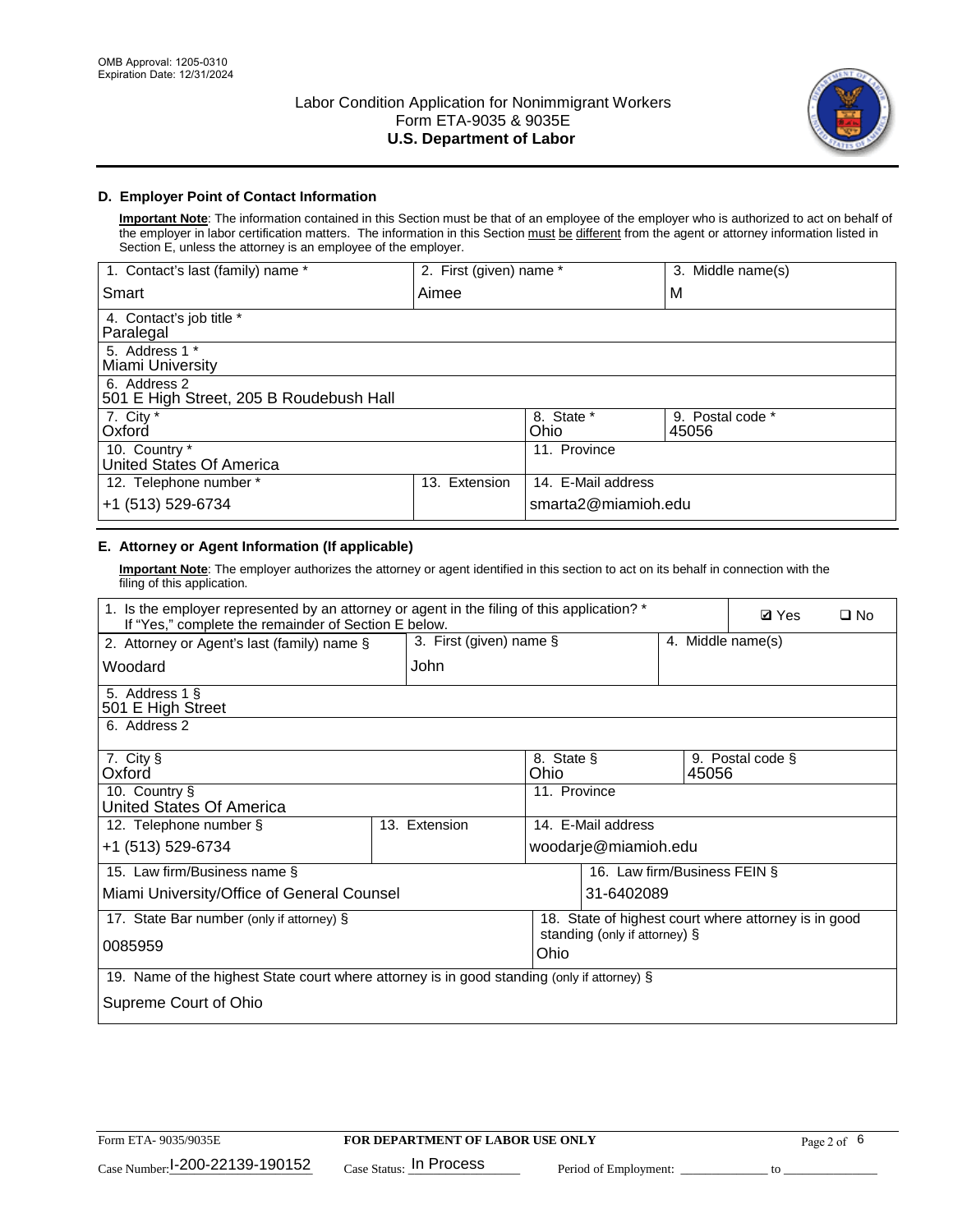

#### **F. Employment and Wage Information**

**Important Note**: The employer must define the intended place(s) of employment with as much geographic specificity as possible. Each intended place(s) of employment listed below must be the worksite or physical location where the work will actually be performed and cannot be a P.O. Box. The employer must identify all intended places of employment, including those of short duration, on the LCA. 20 CFR 655.730(c)(5). If the employer is submitting this form non-electronically and the work is expected to be performed in more than one location, an attachment must be submitted in order to complete this section. An employer has the option to use either a single Form ETA-9035/9035E or multiple forms to disclose all intended places of employment. If the employer has more than ten (10) intended places of employment at the time of filing this application, the employer must file as many additional LCAs as are necessary to list all intended places of employment. See the form instructions for further information about identifying all intended places of employment.

#### a.*Place of Employment Information* 1

|                                                                                                          | 1. Enter the estimated number of workers that will perform work at this place of employment under<br>the LCA.*                 |  | 1                                        |                      |  |             |  |  |
|----------------------------------------------------------------------------------------------------------|--------------------------------------------------------------------------------------------------------------------------------|--|------------------------------------------|----------------------|--|-------------|--|--|
|                                                                                                          | 2. Indicate whether the worker(s) subject to this LCA will be placed with a secondary entity at this<br>place of employment. * |  |                                          |                      |  | <b>Ø</b> No |  |  |
|                                                                                                          | 3. If "Yes" to question 2, provide the legal business name of the secondary entity. §                                          |  |                                          |                      |  |             |  |  |
|                                                                                                          | 4. Address 1 *                                                                                                                 |  |                                          |                      |  |             |  |  |
|                                                                                                          | Department of Interdisciplinary & Communication Studies                                                                        |  |                                          |                      |  |             |  |  |
|                                                                                                          | 5. Address 2<br>Miami University                                                                                               |  |                                          |                      |  |             |  |  |
| 6. City $*$                                                                                              | Middletown                                                                                                                     |  | 7. County *<br><b>Butler</b>             |                      |  |             |  |  |
| 8. State/District/Territory *<br>9. Postal code *<br>45042<br>Ohio                                       |                                                                                                                                |  |                                          |                      |  |             |  |  |
| 10. Wage Rate Paid to Nonimmigrant Workers *                                                             |                                                                                                                                |  | 10a. Per: (Choose only one)*             |                      |  |             |  |  |
| □ Hour □ Week □ Bi-Weekly □ Month ☑ Year<br>From $\frac{1}{2}$ $\frac{44680}{100}$ 00 00 000 000 000 000 |                                                                                                                                |  |                                          |                      |  |             |  |  |
|                                                                                                          | 11. Prevailing Wage Rate *                                                                                                     |  | 11a. Per: (Choose only one)*             |                      |  |             |  |  |
|                                                                                                          | $\sin 44680$ 00                                                                                                                |  | □ Hour □ Week □ Bi-Weekly □ Month □ Year |                      |  |             |  |  |
|                                                                                                          | Questions 12-14. Identify the source used for the prevailing wage (PW) (check and fully complete only one): *                  |  |                                          |                      |  |             |  |  |
| 12.<br>Г                                                                                                 | a. PWD tracking number §<br>A Prevailing Wage Determination (PWD) issued by the Department of Labor                            |  |                                          |                      |  |             |  |  |
|                                                                                                          |                                                                                                                                |  |                                          |                      |  |             |  |  |
| 13.                                                                                                      | A PW obtained independently from the Occupational Employment Statistics (OES) Program                                          |  |                                          |                      |  |             |  |  |
| $\mathbf v$                                                                                              | a. Wage Level (check one): §                                                                                                   |  |                                          | b. Source Year §     |  |             |  |  |
|                                                                                                          | □⊪<br>$\square$ $\square$<br>$\Box$ IV<br>$\Box$ N/A<br>☑ ⊧                                                                    |  |                                          | 7/1/2021 - 6/30/2022 |  |             |  |  |
| 14.                                                                                                      | A PW obtained using another legitimate source (other than OES) or an independent authoritative source                          |  |                                          |                      |  |             |  |  |
|                                                                                                          | a. Source Type (check one): §                                                                                                  |  |                                          | b. Source Year §     |  |             |  |  |
|                                                                                                          | $\Box$ CBA<br>$\Box$ DBA<br>$\square$ SCA<br>$\Box$ Other/ PW Survey                                                           |  |                                          |                      |  |             |  |  |
|                                                                                                          | c. If responded "Other/ PW Survey" in question 14.a, enter the name of the survey producer or publisher §                      |  |                                          |                      |  |             |  |  |
|                                                                                                          |                                                                                                                                |  |                                          |                      |  |             |  |  |
|                                                                                                          | d. If responded "Other/ PW Survey" in question 14.a, enter the title or name of the PW survey §                                |  |                                          |                      |  |             |  |  |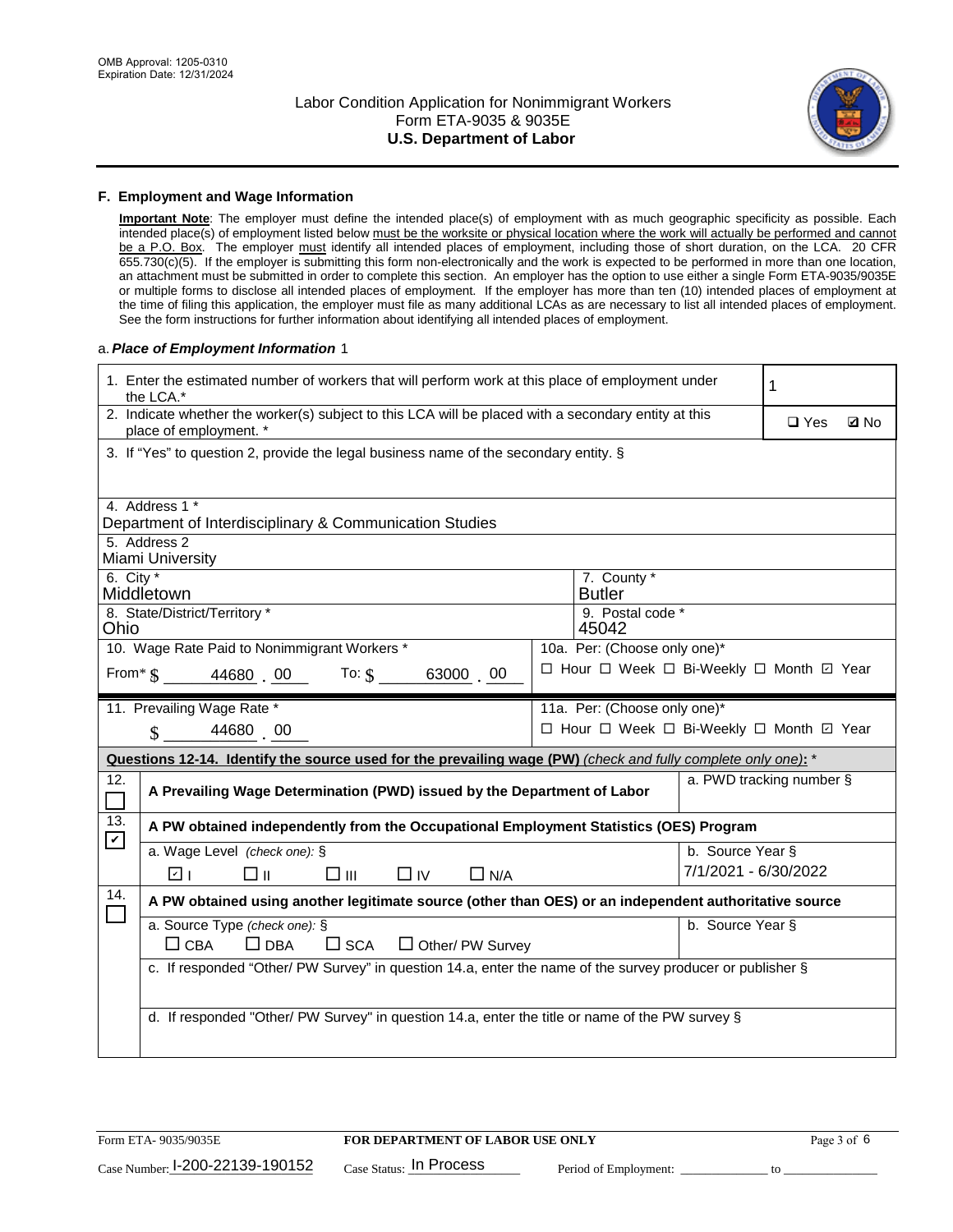

## **G. Employer Labor Condition Statements**

! *Important Note:* In order for your application to be processed, you MUST read Section G of the Form ETA-9035CP - General Instructions for the 9035 & 9035E under the heading "Employer Labor Condition Statements" and agree to all four (4) labor condition statements summarized below:

- (1) **Wages:** The employer shall pay nonimmigrant workers at least the prevailing wage or the employer's actual wage, whichever is higher, and pay for non-productive time. The employer shall offer nonimmigrant workers benefits and eligibility for benefits provided as compensation for services on the same basis as the employer offers to U.S. workers. The employer shall not make deductions to recoup a business expense(s) of the employer including attorney fees and other costs connected to the performance of H-1B, H-1B1, or E-3 program functions which are required to be performed by the employer. This includes expenses related to the preparation and filing of this LCA and related visa petition information. 20 CFR 655.731;
- (2) **Working Conditions:** The employer shall provide working conditions for nonimmigrants which will not adversely affect the working conditions of workers similarly employed. The employer's obligation regarding working conditions shall extend for the duration of the validity period of the certified LCA or the period during which the worker(s) working pursuant to this LCA is employed by the employer, whichever is longer. 20 CFR 655.732;
- (3) **Strike, Lockout, or Work Stoppage:** At the time of filing this LCA, the employer is not involved in a strike, lockout, or work stoppage in the course of a labor dispute in the occupational classification in the area(s) of intended employment. The employer will notify the Department of Labor within 3 days of the occurrence of a strike or lockout in the occupation, and in that event the LCA will not be used to support a petition filing with the U.S. Citizenship and Immigration Services (USCIS) until the DOL Employment and Training Administration (ETA) determines that the strike or lockout has ended. 20 CFR 655.733; and
- (4) **Notice:** Notice of the LCA filing was provided no more than 30 days before the filing of this LCA or will be provided on the day this LCA is filed to the bargaining representative in the occupation and area of intended employment, or if there is no bargaining representative, to workers in the occupation at the place(s) of employment either by electronic or physical posting. This notice was or will be posted for a total period of 10 days, except that if employees are provided individual direct notice by e-mail, notification need only be given once. A copy of the notice documentation will be maintained in the employer's public access file. A copy of this LCA will be provided to each nonimmigrant worker employed pursuant to the LCA. The employer shall, no later than the date the worker(s) report to work at the place(s) of employment, provide a signed copy of the certified LCA to the worker(s) working pursuant to this LCA. 20 CFR 655.734.

1. **I have read and agree to** Labor Condition Statements 1, 2, 3, and 4 above and as fully explained in Section G of the Form ETA-9035CP – General Instructions for the 9035 & 9035E and the Department's regulations at 20 CFR 655 Subpart H. \*

**Ø**Yes ロNo

#### **H. Additional Employer Labor Condition Statements –H-1B Employers ONLY**

!**Important Note***:* In order for your H-1B application to be processed, you MUST read Section H – Subsection 1 of the Form ETA 9035CP – General Instructions for the 9035 & 9035E under the heading "Additional Employer Labor Condition Statements" and answer the questions below.

#### *a. Subsection 1*

| 1. At the time of filing this LCA, is the employer H-1B dependent? §                                                                                                                                                                                                 |            |      | ⊡ No       |  |
|----------------------------------------------------------------------------------------------------------------------------------------------------------------------------------------------------------------------------------------------------------------------|------------|------|------------|--|
| 2. At the time of filing this LCA, is the employer a willful violator? $\S$                                                                                                                                                                                          |            |      | ⊡ No       |  |
| 3. If "Yes" is marked in questions H.1 and/or H.2, you must answer "Yes" or "No" regarding<br>whether the employer will use this application ONLY to support H-1B petitions or extensions of<br>status for exempt H-1B nonimmigrant workers? §                       |            |      | ∩ No       |  |
| 4. If "Yes" is marked in question H.3, identify the statutory basis for the<br>$\Box$ \$60,000 or higher annual wage<br>exemption of the H-1B nonimmigrant workers associated with this<br>□ Master's Degree or higher in related specialty<br>$\Box$ Both<br>LCA. § |            |      |            |  |
| H-1B Dependent or Willful Violator Employers -Master's Degree or Higher Exemptions ONLY                                                                                                                                                                              |            |      |            |  |
| 5. Indicate whether a completed Appendix A is attached to this LCA covering any H-1B<br>nonimmigrant worker for whom the statutory exemption will be based <b>ONLY</b> on attainment of a<br>Master's Degree or higher in related specialty. §                       | $\Box$ Yes | ⊡ No | $\Box$ N/A |  |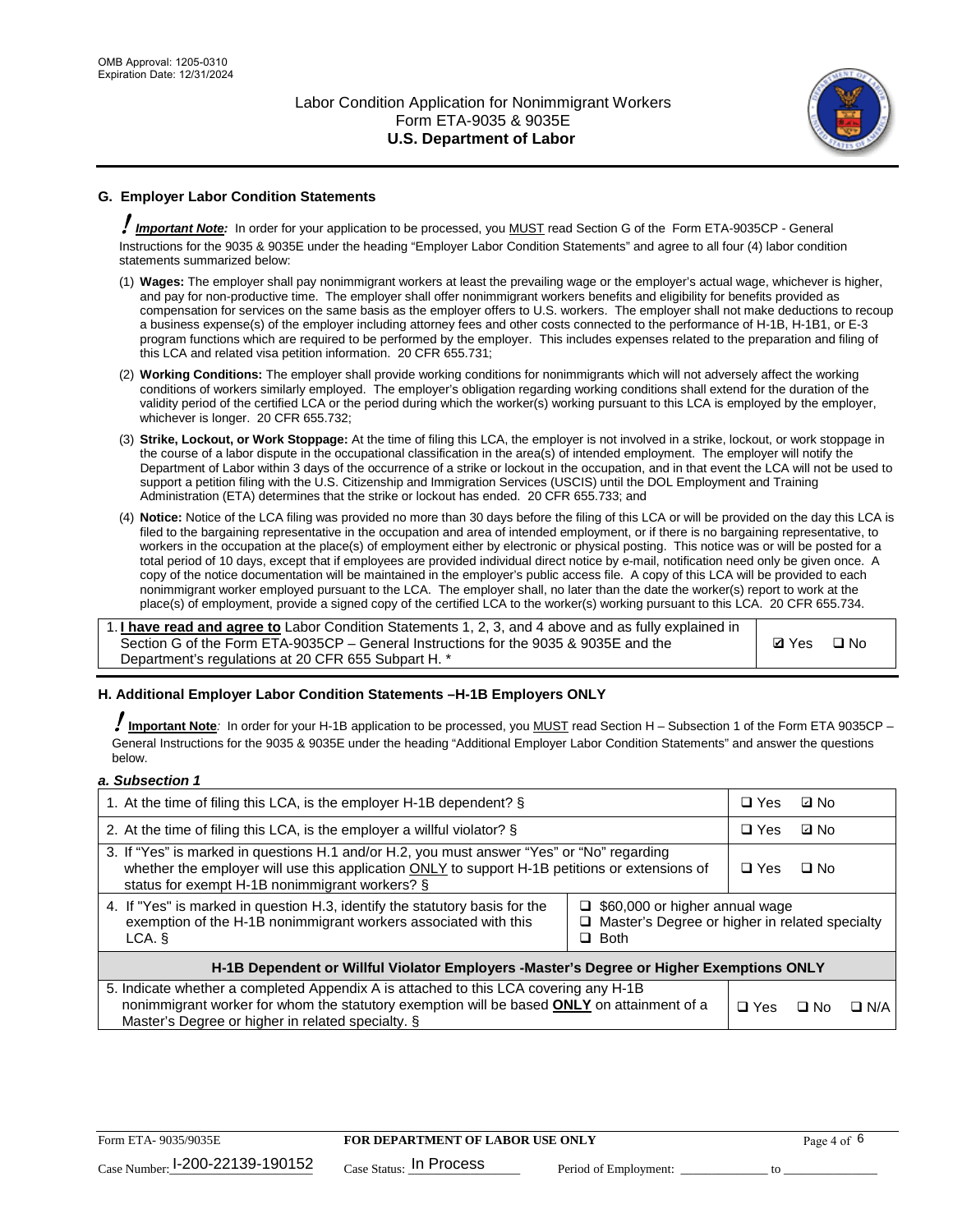

**If you marked "Yes" to questions H.a.1 (H-1B dependent) and/or H.a.2 (H-1B willful violator) and "No" to question H.a.3 (exempt H-1B nonimmigrant workers), you MUST read Section H – Subsection 2 of the Form ETA 9035CP – General Instructions for the 9035 & 9035E under the heading "Additional Employer Labor Condition Statements" and indicate your agreement to all three (3) additional statements summarized below.**

#### *b. Subsection 2*

- A. **Displacement:** An H-1B dependent or willful violator employer is prohibited from displacing a U.S. worker in its own workforce within the period beginning 90 days before and ending 90 days after the date of filing of the visa petition. 20 CFR 655.738(c);
- B. **Secondary Displacement:** An H-1B dependent or willful violator employer is prohibited from placing an H-1B nonimmigrant worker(s) with another/secondary employer where there are indicia of an employment relationship between the nonimmigrant worker(s) and that other/secondary employer (thus possibly affecting the jobs of U.S. workers employed by that other employer), unless and until the employer subject to this LCA makes the inquiries and/or receives the information set forth in 20 CFR 655.738(d)(5) concerning that other/secondary employer's displacement of similarly employed U.S. workers in its workforce within the period beginning 90 days before and ending 90 days after the date of such placement. 20 CFR 655.738(d). Even if the required inquiry of the secondary employer is made, the H-1B dependent or willful violator employer will be subject to a finding of a violation of the secondary displacement prohibition if the secondary employer, in fact, displaces any U.S. worker(s) during the applicable time period; and
- C. **Recruitment and Hiring:** Prior to filing this LCA or any petition or request for extension of status for nonimmigrant worker(s) supported by this LCA, the H-1B dependent or willful violator employer must take good faith steps to recruit U.S. workers for the job(s) using procedures that meet industry-wide standards and offer compensation that is at least as great as the required wage to be paid to the nonimmigrant worker(s) pursuant to 20 CFR 655.731(a). The employer must offer the job(s) to any U.S. worker who applies and is equally or better qualified for the job than the nonimmigrant worker. 20 CFR 655.739.

| 6. I have read and agree to Additional Employer Labor Condition Statements A, B, and C above and |       |           |
|--------------------------------------------------------------------------------------------------|-------|-----------|
| as fully explained in Section H – Subsections 1 and 2 of the Form ETA 9035CP – General           | □ Yes | $\Box$ No |
| Instructions for the 9035 & 9035 E and the Department's regulations at 20 CFR 655 Subpart H. §   |       |           |

#### **I. Public Disclosure Information**

! **Important Note***:* You must select one or both of the options listed in this Section.

| 1. Public disclosure information in the United States will be kept at: * |  |  |  |  |  |  |  |
|--------------------------------------------------------------------------|--|--|--|--|--|--|--|
|--------------------------------------------------------------------------|--|--|--|--|--|--|--|

**sqrt** Employer's principal place of business □ Place of employment

#### **J. Notice of Obligations**

A. Upon receipt of the certified LCA, the employer must take the following actions:

- o Print and sign a hard copy of the LCA if filing electronically (20 CFR 655.730(c)(3));<br>
Maintain the original signed and certified LCA in the employer's files (20 CFR 655.7
- Maintain the original signed and certified LCA in the employer's files (20 CFR 655.705(c)(2); 20 CFR 655.730(c)(3); and 20 CFR 655.760); and
- o Make a copy of the LCA, as well as necessary supporting documentation required by the Department of Labor regulations, available for public examination in a public access file at the employer's principal place of business in the U.S. or at the place of employment within one working day after the date on which the LCA is filed with the Department of Labor (20 CFR 655.705(c)(2) and 20 CFR 655.760).
- B. The employer must develop sufficient documentation to meet its burden of proof with respect to the validity of the statements made in its LCA and the accuracy of information provided, in the event that such statement or information is challenged (20 CFR 655.705(c)(5) and 20 CFR 655.700(d)(4)(iv)).
- C. The employer must make this LCA, supporting documentation, and other records available to officials of the Department of Labor upon request during any investigation under the Immigration and Nationality Act (20 CFR 655.760 and 20 CFR Subpart I).

*I declare under penalty of perjury that I have read and reviewed this application and that to the best of my knowledge, the*  information contained therein is true and accurate. I understand that to knowingly furnish materially false information in the *preparation of this form and any supplement thereto or to aid, abet, or counsel another to do so is a federal offense punishable by fines, imprisonment, or both (18 U.S.C. 2, 1001,1546,1621).*

| 1. Last (family) name of hiring or designated official * 2. First (given) name of hiring or designated official * 3. Middle initial § |                  |  |
|---------------------------------------------------------------------------------------------------------------------------------------|------------------|--|
| Groom                                                                                                                                 | Ruth             |  |
| 4. Hiring or designated official title *                                                                                              |                  |  |
| Assoc VP Academic Personnel                                                                                                           |                  |  |
| 5. Signature *                                                                                                                        | 6. Date signed * |  |
|                                                                                                                                       |                  |  |